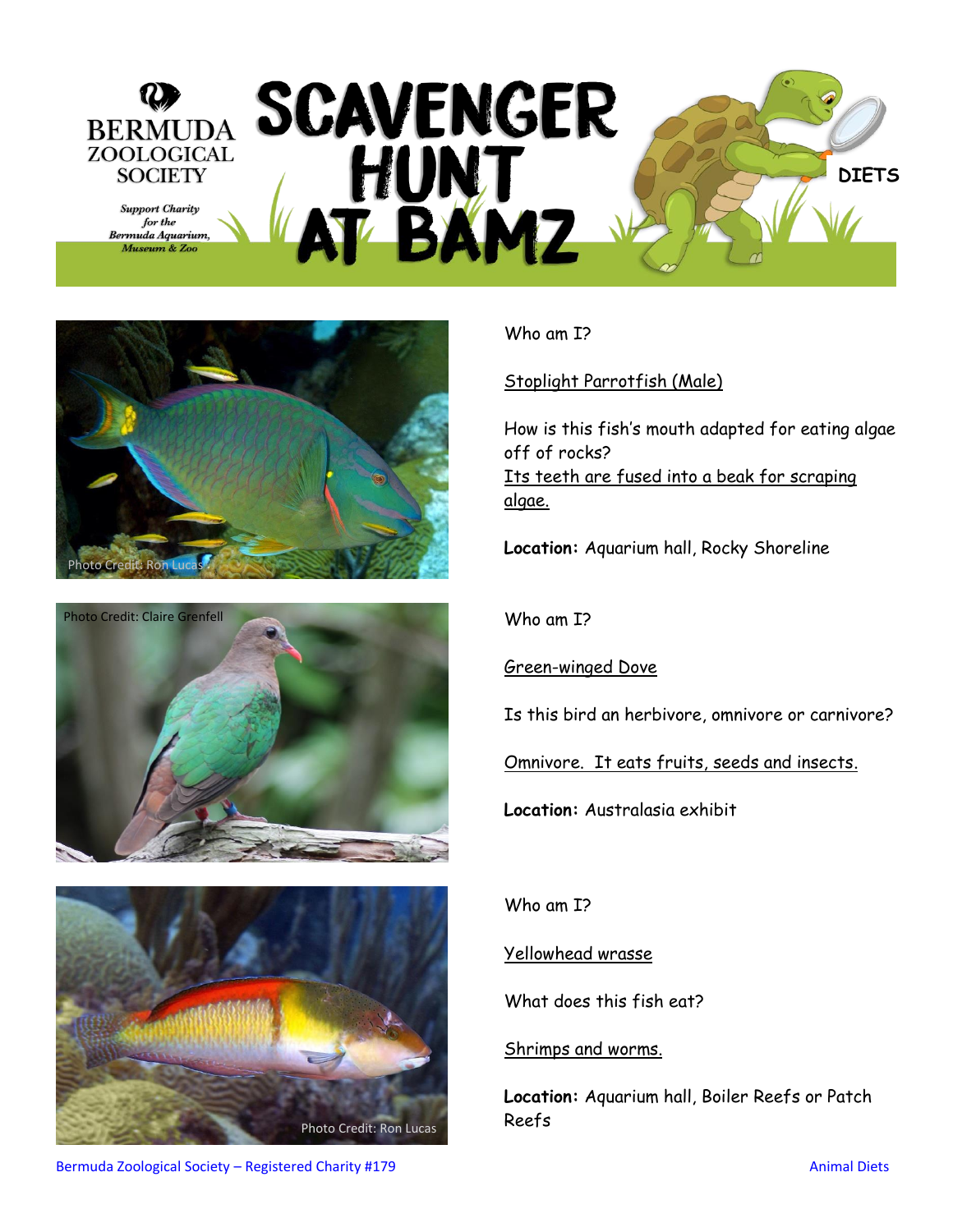







Who am I?

Tawny Frogmouth (Kermit & Duane)

Fun fact: This bird is a nocturnal hunter, which means he catches prey at night. He watches from trees for prey, then swoops down to the ground to catch his food.

**Location:** Australasia exhibit

Who am I?

Radiated Tortoise

What food does this animal eat?

Grasses, fruits and succulents.

**Location:** Madagascar exhibit

Who am I?

## Great Barracuda

Is this fish an herbivore, omnivore or carnivore?

## Carnivore

**Location:** Aquarium hall, Shaped for Success

Bermuda Zoological Society – Registered Charity #179 Animal Diets Animal Diets Animal Diets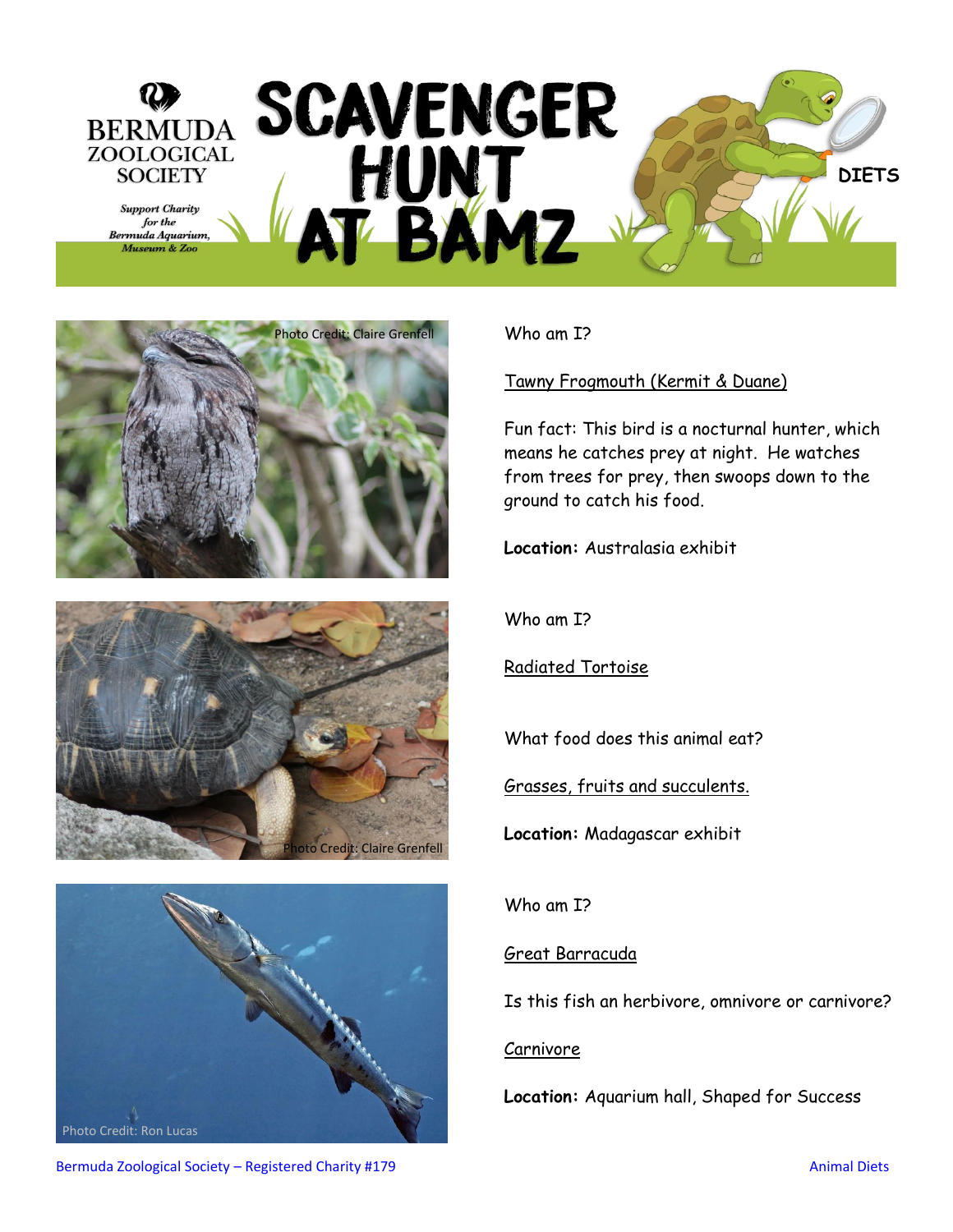







Who am I?

Fossa (Orana)

What is this animal's favorite food?

Lemurs

**Location:** Madagascar exhibit

Who am I?

Orange-winged Amazon

Fun fact: This bird is an herbivore. It eats fruits, seeds, nuts and leaf buds.

**Location:** Caribbean exhibit

Who am I?

Sea Pudding / Sea Cucumber

What does this animal eat?

Sandy sediment containing bacteria.

**Location:** Aquarium hall, Seagrass Beds

Bermuda Zoological Society – Registered Charity #179 Animal Diets Animal Diets Animal Diets